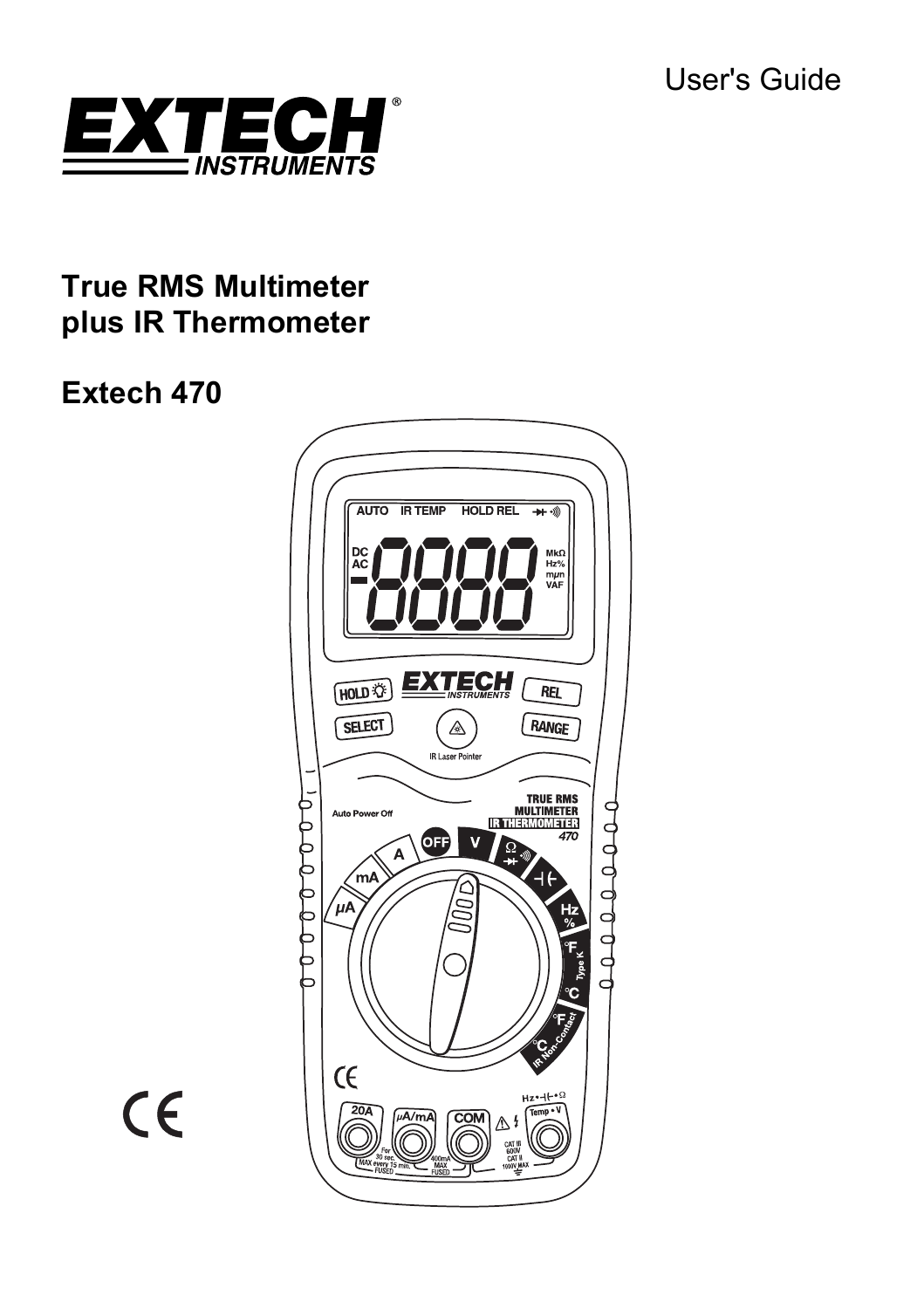# *Introduction*

Congratulations on your purchase of the Extech 470 (part number EX470) True RMS Autoranging Multimeter plus IR Thermometer. This meter measures AC/DC Voltage, AC/DC Current, Resistance, Capacitance, Frequency, Duty Cycle, Diode Test, and Continuity plus Thermocouple and Non-Contact IR Temperature. Proper use and care of this meter will provide many years of reliable service.

# *Safety*

# **International Safety Symbols**



This symbol, adjacent to another symbol or terminal, indicates the user must refer to the manual for further information.



This symbol, adjacent to a terminal, indicates that, under normal use, hazardous voltages may be present

Double insulation



This **WARNING** symbol indicates a potentially hazardous situation, which if not avoided, could result in death or serious injury.

This **CAUTION** symbol indicates a potentially hazardous situation, which if not avoided, may result damage to the product.

This symbol advises the user that the terminal(s) so marked must not be connected to a circuit point at which the voltage with respect to earth ground exceeds (in this case) 600 VAC or VDC.

This symbol indicates there is a potential hazard from a laser light source.

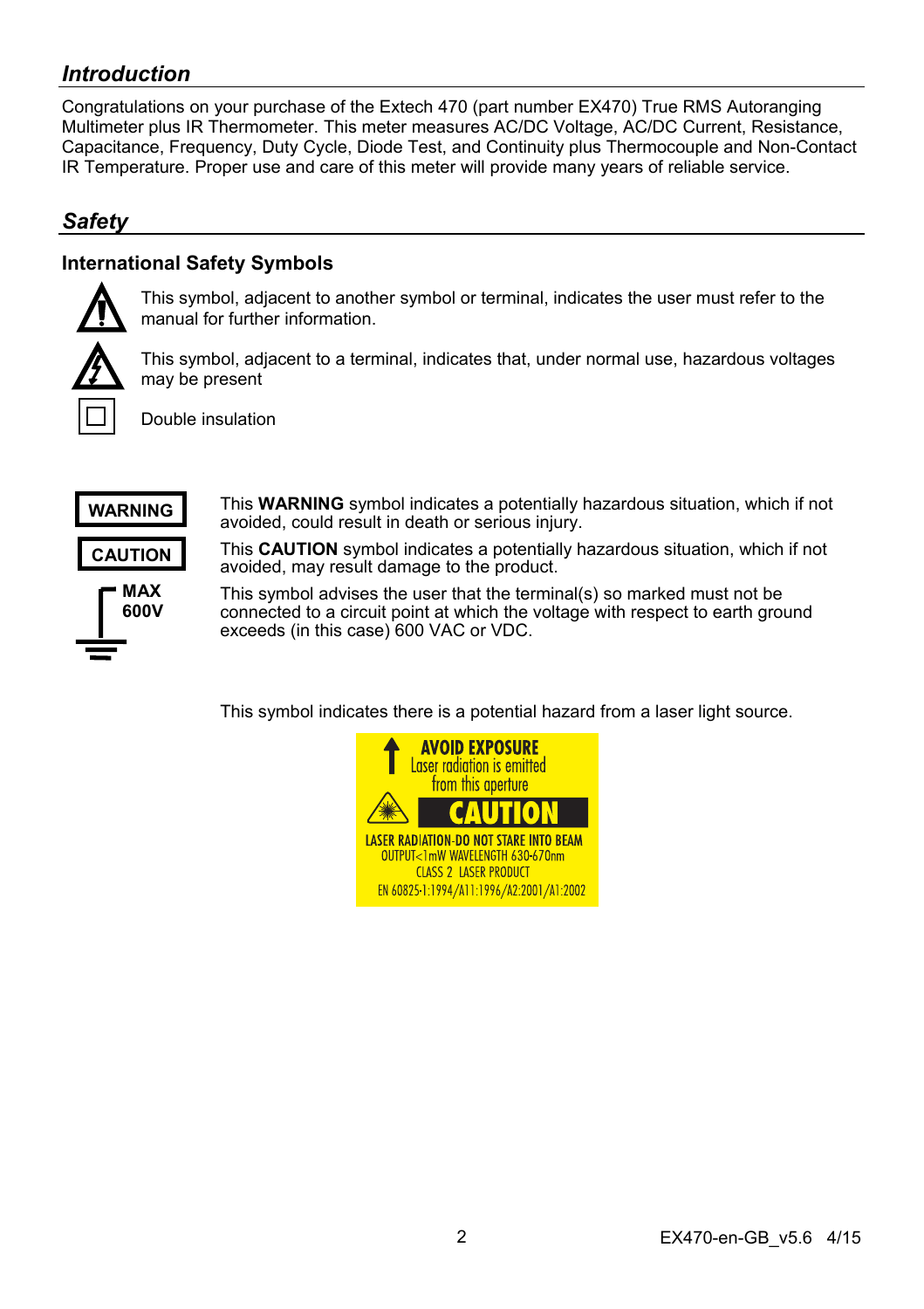# **CAUTIONS**

- Improper use of this meter can cause damage, shock, injury or death. Read and understand this user manual before operating the meter.
- Always remove the test leads before replacing the battery or fuses.
- Inspect the condition of the test leads and the meter itself for any damage before operating the meter. Repair or replace any damage before use.
- Use great care when making measurements if the voltages are greater than 25VAC rms or 35VDC. These voltages are considered a shock hazard.
- Always discharge capacitors and remove power from the device under test before performing Diode, Resistance or Continuity tests.
- Voltage checks on electrical outlets can be difficult and misleading because of the uncertainty of connection to the recessed electrical contacts. Other means should be used to ensure that the terminals are not "live".
- If the equipment is used in a manner not specified by the manufacturer, the protection provided by the equipment may be impaired.
- This device is not a toy and must not reach children's hands. It contains hazardous objects as well as small parts that the children could swallow. In case a child swallows any of them, please contact a physician immediately
- Do not leave batteries and packing material lying around unattended; they can be dangerous for children if they use them as toys
- In case the device is going to be unused for an extended period of time, remove the batteries to prevent them from training
- Expired or damaged batteries can cause cauterization on contact with the skin. Always, therefore, use suitable hand gloves in such cases
- See that the batteries are not short-circuited. Do not throw batteries into the fire.
- **Do not directly view or direct the laser pointer at an eye.** Low power visible lasers do not normally present a hazard, but may present some potential for hazard if viewed directly for extended periods of time

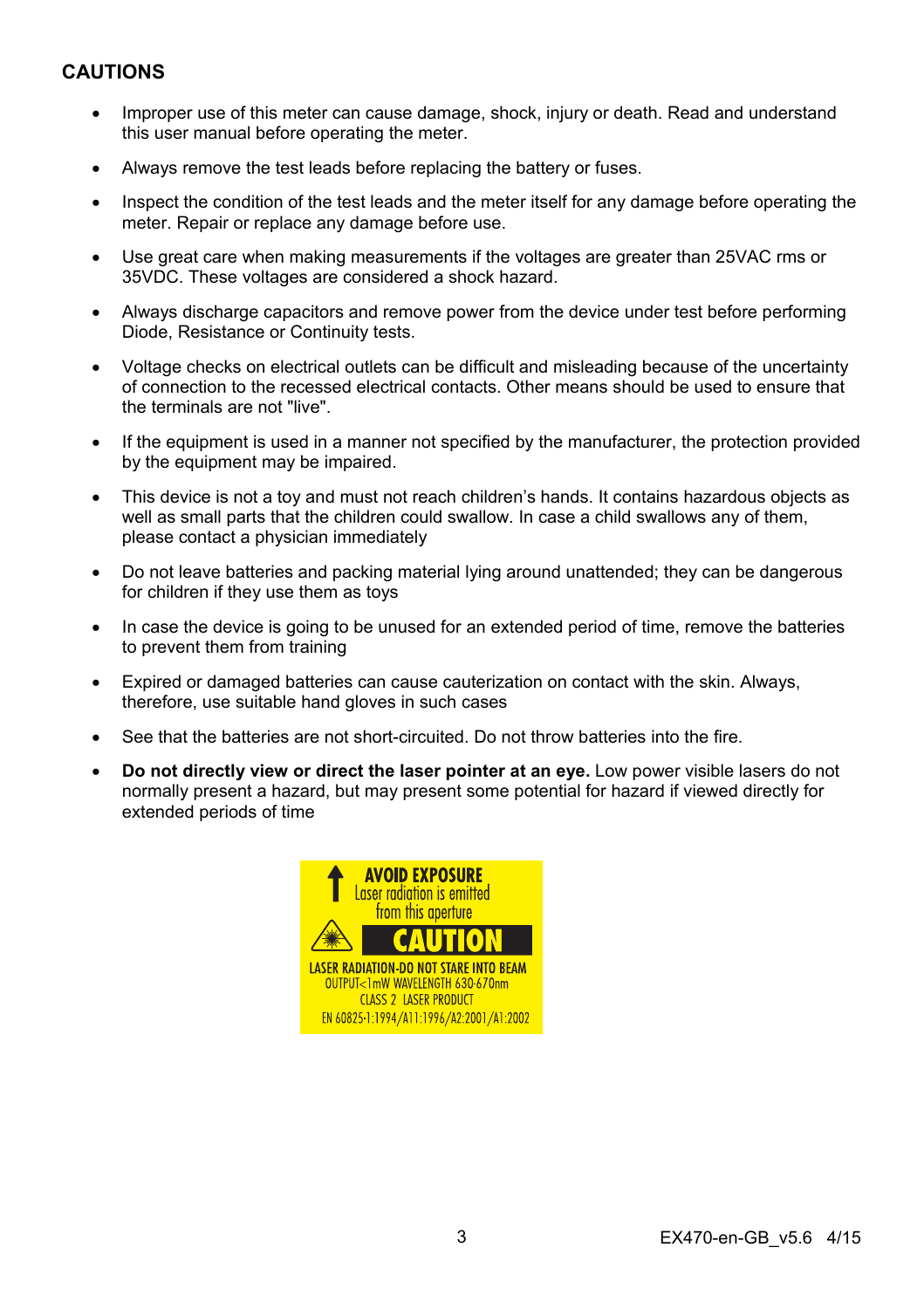## **OVERVOLTAGE CATEGORY III**

This meter meets the IEC 610-1-2001 standard for OVERVOLTAGE CATEGORY III. Cat III meters are protected against overvoltage transients in fixed installation at the distribution level. Examples include switches in the fixed installation and some equipment for industrial use with permanent connection to the fixed installation.

#### **SAFETY INSTRUCTIONS**

This meter has been designed for safe use, but must be operated with caution. The rules listed below must be carefully followed for safe operation.

1. **NEVER** apply voltage or current to the meter that exceeds the specified maximum:

| <b>Input Protection Limits</b>      |                                                                |  |  |
|-------------------------------------|----------------------------------------------------------------|--|--|
| <b>Function</b>                     | Maximum Input                                                  |  |  |
| V DC or V AC                        | 1000VDC/750AC, 200Vrms on 400mV range                          |  |  |
| mA AC/DC                            | 500mA 250V fast acting fuse                                    |  |  |
| A AC/DC                             | 20A 250V fast acting fuse (30 seconds max every 15<br>minutes) |  |  |
| Frequency, Resistance, Capacitance, | 250 Vrms for 15sec max                                         |  |  |
| Duty Cycle, Diode Test, Continuity  |                                                                |  |  |
| Temperature                         | 60V DC/24V AC                                                  |  |  |

- 2. **USE EXTREME CAUTION** when working with high voltages.
- 3. **DO NOT** measure voltage if the voltage on the "COM" input jack exceeds 600V above earth ground.
- 4. **NEVER** connect the meter leads across a voltage source while the function switch is in the current, resistance, or diode mode. Doing so can damage the meter.
- 5. **ALWAYS** discharge filter capacitors in power supplies and disconnect the power when making resistance or diode tests.
- 6. **ALWAYS** turn off the power and disconnect the test leads before opening the covers to replace the fuse or batteries.
- 7. **NEVER** operate the meter unless the back cover and the battery and fuse covers are in place and fastened securely.
- 8. **NEVER** look directly at the laser light source or aim the pointer at an eye.

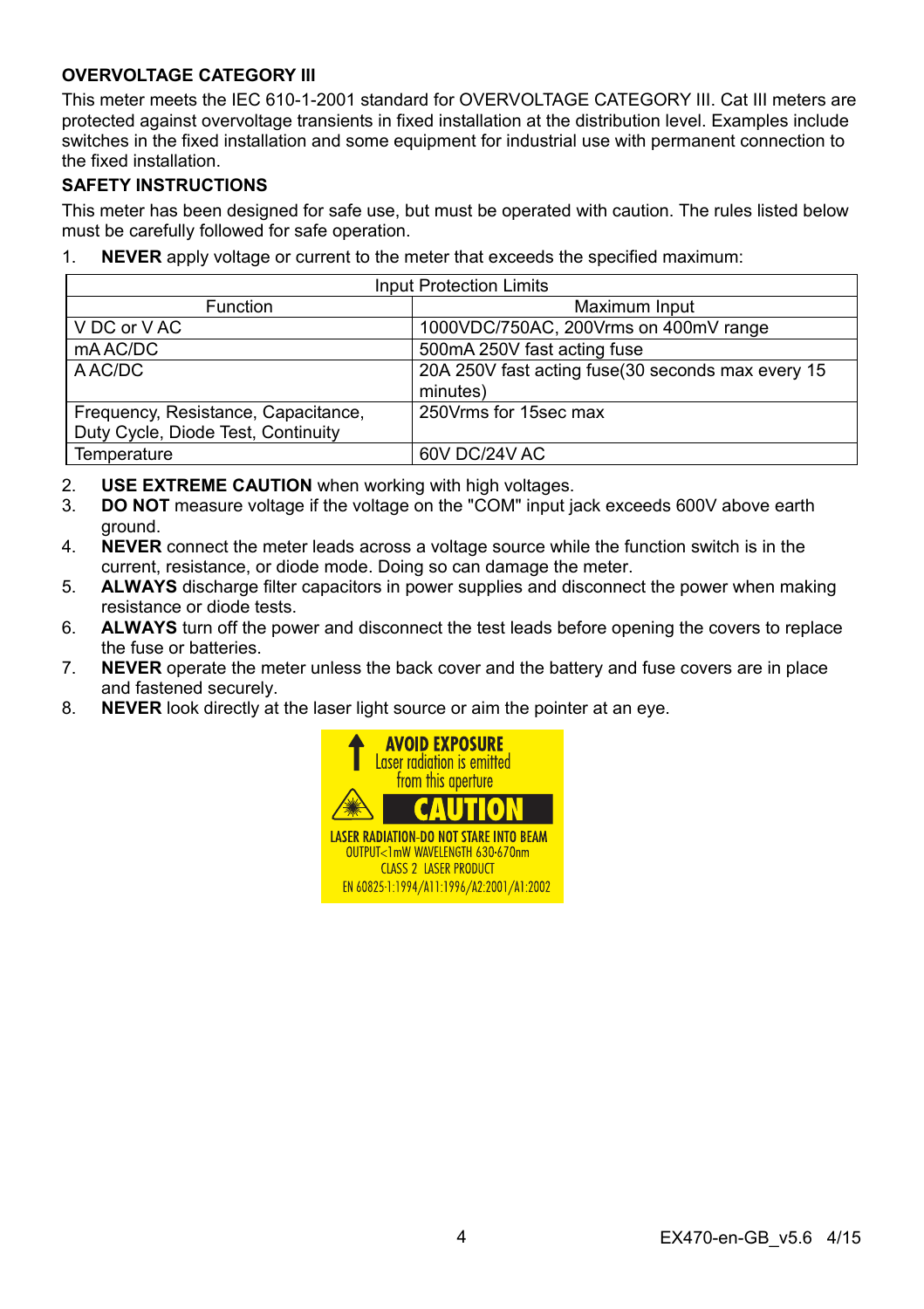# *Controls and Jacks*

- 1. IR Thermometer and laser pointer
- 2. 4000 count LCD display
- 3. HOLD and Backlight button
- 4. SELECT button
- 5. Function switch
- 6. mA, uA and A input jacks
- 7. COM input jack
- 8. Positive input jack
- 9. RANGE hold button
- 10. RELATIVE button
- 11. Laser pointer button
- 12. Protective holster

**Note:** Tilt stand and battery compartment are on rear of unit.

# *Symbols and Annunciators*

| $\cdot$ ))) | Continuity                             |      |                      |
|-------------|----------------------------------------|------|----------------------|
|             | Diode test                             |      |                      |
| ́           | Laser pointer                          |      |                      |
| Ê           | Battery status                         |      |                      |
|             | Test lead connection                   |      |                      |
|             | error                                  |      |                      |
| n           | nano (10 <sup>-9</sup> ) (capacitance) |      |                      |
| μ           | micro $(10^{-6})$ (amps, cap)          |      |                      |
| m           | milli $(10^{-3})$ (volts, amps)        | A    | Amps                 |
| k           | kilo $(10^3)$ (ohms)                   | F    | Farads (capacitance) |
| M           | mega $(10^6)$ (ohms)                   | Ω    | Ohms                 |
| Hz          | Hertz (frequency)                      | v    | Volts                |
| $\%$        | Percent (duty ratio)                   | REL  | Relative             |
| AC          | Alternating current                    | AUTO | Autoranging          |
| DC          | Direct current                         | HOLD | Display hold         |
| °F          | Degrees Fahrenheit                     | °C   | Degrees Centigrade   |



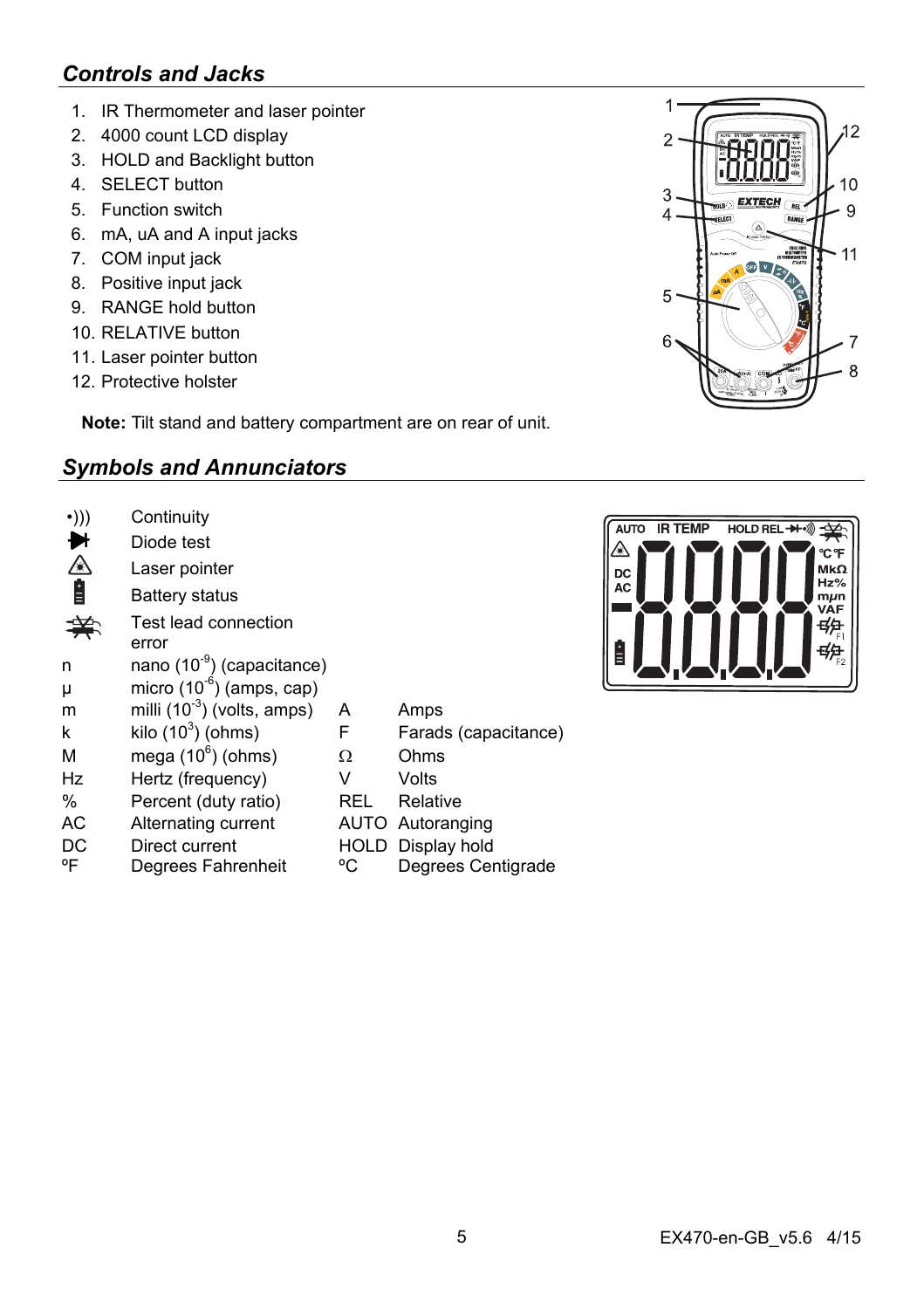# *Operating Instructions*

**WARNING**: Risk of electrocution. High-voltage circuits, both AC and DC, are very dangerous and should be measured with great care.

- 1. ALWAYS turn the function switch to the OFF position when the meter is not in use.
- 2. If "OL" appears in the display during a measurement, the value exceeds the range you have selected. Change to a higher range.
- **NOTE:** On some low AC and DC voltage ranges, with the test leads not connected to a device, the display may show a random, changing reading. This response is normal and is caused by the highinput sensitivity. The reading will stabilize and give a proper measurement when connected to a circuit.

# **DC VOLTAGE MEASUREMENTS**

**CAUTION:** Do not measure DC voltages if a motor on the circuit is being switched ON or OFF. Large voltage surges may occur that can damage the meter.

- 1. Set the function switch to the green V position.
- 2. Press the SELECT button to indicate "DC" on the display.
- 3. Insert the black test lead banana plug into the negative **COM** jack. Insert the red test lead banana plug into the positive **V** jack.
- 4. Touch the black test probe tip to the negative side of the circuit. Touch the red test probe tip to the positive side of the circuit.
- 5. Read the voltage in the display.

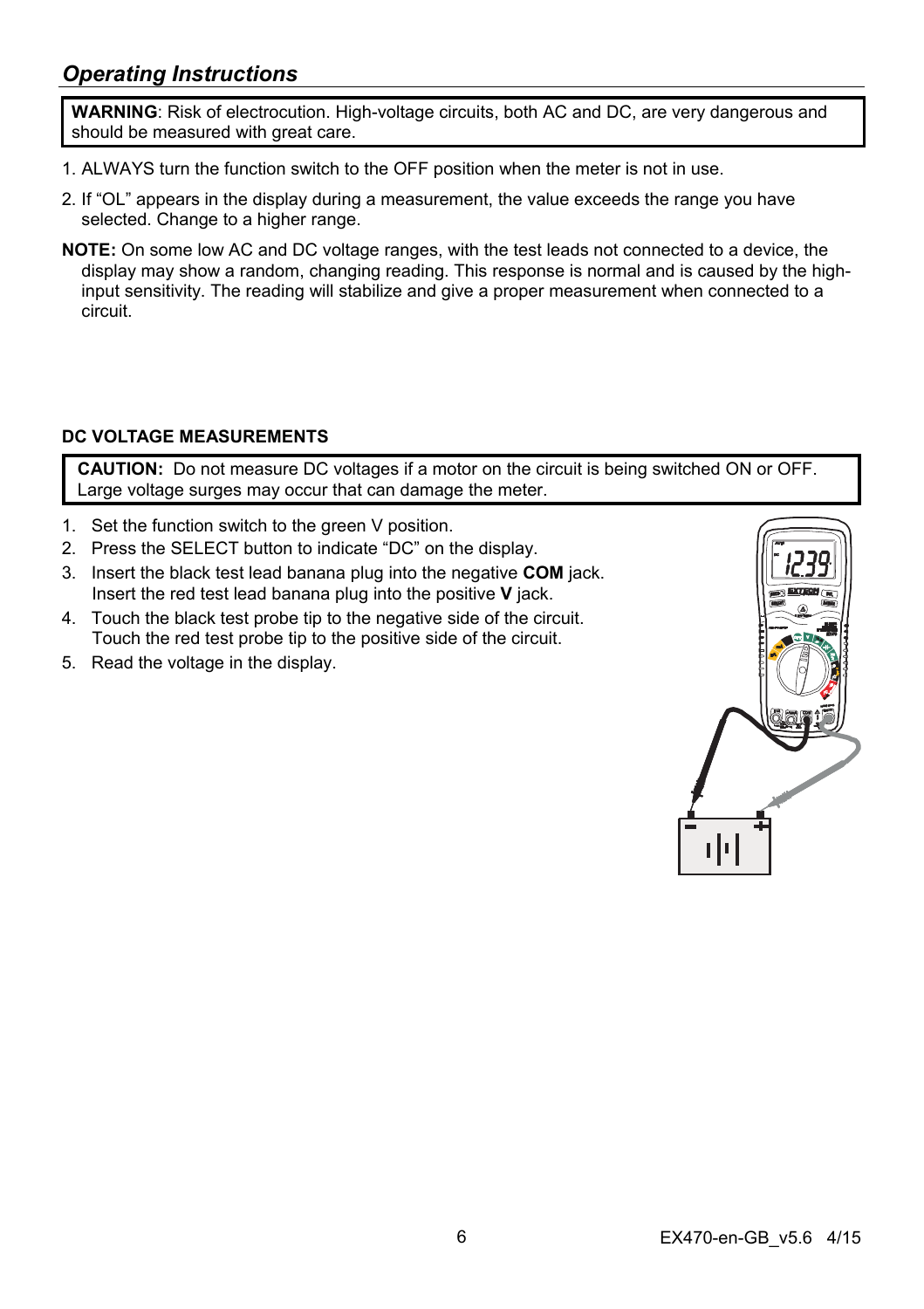### **AC VOLTAGE MEASUREMENTS**

**WARNING:** Risk of Electrocution. The probe tips may not be long enough to contact the live parts inside some 240V outlets for appliances because the contacts are recessed deep in the outlets. As a result, the reading may show 0 volts when the outlet actually has voltage on it. Make sure the probe tips are touching the metal contacts inside the outlet before assuming that no voltage is present.

**CAUTION:** Do not measure AC voltages if a motor on the circuit is being switched ON or OFF. Large voltage surges may occur that can damage the meter.

- 1. Set the function switch to the green V position.
- 2. Press the SELECT button to indicate "**AC**" on the display.
- 3. Insert the black test lead banana plug into the negative **COM** jack. Insert red test lead banana plug into the positive **V** jack.
- 4. Touch the black test probe tip to the neutral side of the circuit. Touch the red test probe tip to the "hot" side of the circuit.
- 5. Read the voltage in the display.



## **DC CURRENT MEASUREMENTS**

**CAUTION:** Do not make current measurements on the 20A scale for longer than 30 seconds. Exceeding 30 seconds may cause damage to the meter and/or the test leads.

- 1. Insert the black test lead banana plug into the negative **COM** jack.
- 2. For current measurements up to 4000µA DC, set the function switch to the yellow µA position and insert the red test lead banana plug into the **µA/mA** jack.
- 3. For current measurements up to 400mA DC, set the function switch to the yellow mA position and insert the red test lead banana plug into the **µA/mA** jack.
- 4. For current measurements up to 20A DC, set the function switch to the yellow A range and insert the red test lead banana plug into the **A** jack.
- 5. Press the SELECT button to indicate "**DC**" on the display.
- 6. Remove power from the circuit under test, then open up the circuit at the point where you wish to measure current.
- 7. Touch the black test probe tip to the negative side of the circuit. Touch the red test probe tip to the positive side of the circuit.
- 8. Apply power to the circuit.
- 9. Read the current in the display.

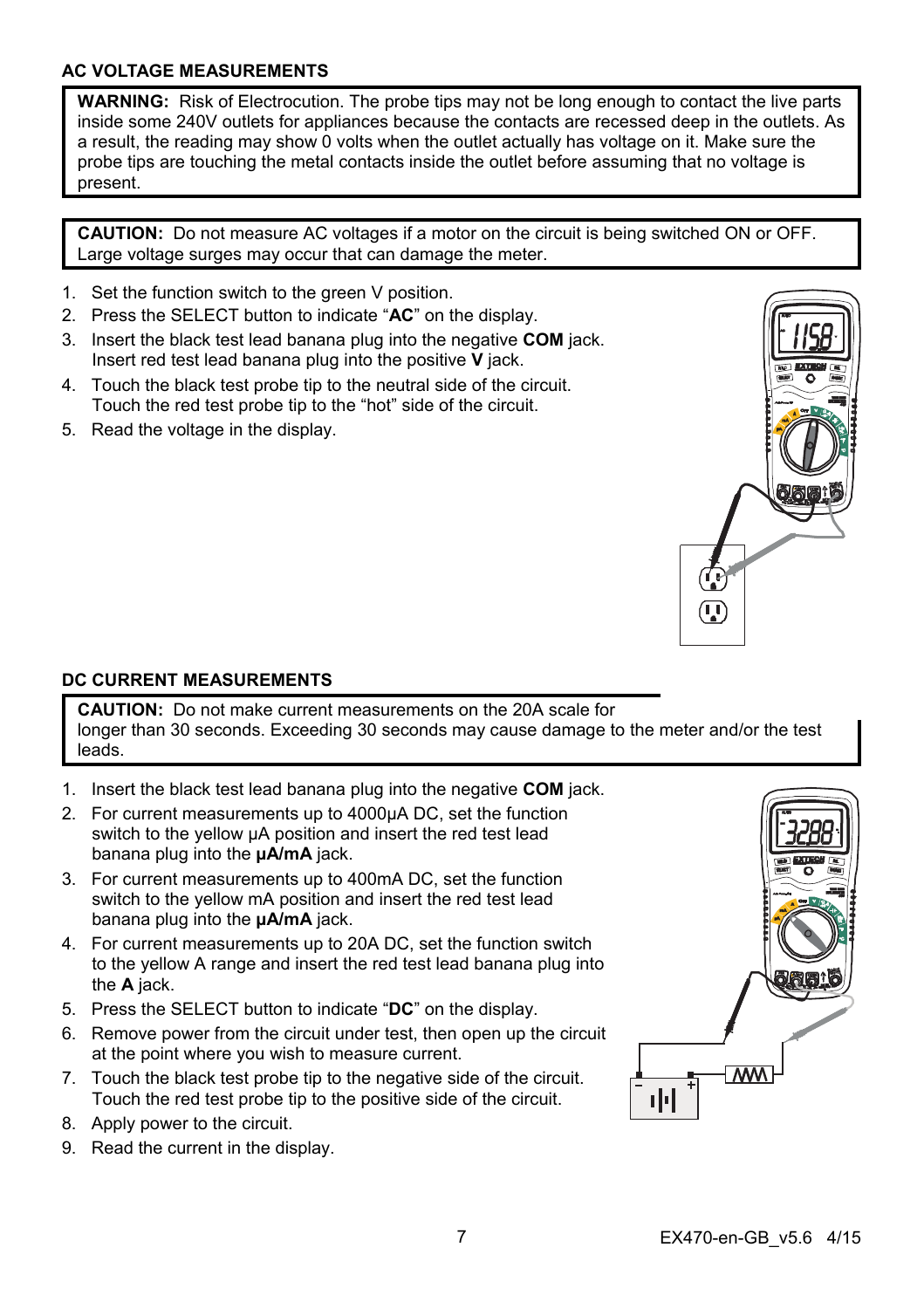# **AC CURRENT MEASUREMENTS**

**CAUTION:** Do not make current measurements on the 20A scale for longer than 30 seconds. Exceeding 30 seconds may cause damage to the meter and/or the test leads.

- 1. Insert the black test lead banana plug into the negative **COM** jack.
- 2. For current measurements up to 4000µA AC, set the function switch to the yellow µA position and insert the red test lead banana plug into the **µA/mA** jack.
- 3. For current measurements up to 400mA AC, set the function switch to the yellow mA position and insert the red test lead banana plug into the **µA/mA** jack.
- 4. For current measurements up to 20A AC, set the function switch to the yellow A range and insert the red test lead banana plug into the **A** jack.
- 5. Press the SELECT button to indicate "**AC**" on the display.
- 6. Remove power from the circuit under test, then open up the circuit at the point where you wish to measure current.
- 7. Touch the black test probe tip to the neutral side of the circuit. Touch the red test probe tip to the "hot" side of the circuit.
- 8. Apply power to the circuit.
- 9. Read the current in the display.



### **RESISTANCE MEASUREMENTS**

**WARNING:** To avoid electric shock, disconnect power to the unit under test and discharge all capacitors before taking any resistance measurements. Remove the batteries and unplug the line cords.

- 1. Set the function switch to the green **Ω → D** position.
- 2. Insert the black test lead banana plug into the negative **COM** jack. Insert the red test lead banana plug into the positive  $\Omega$  jack.
- 3. Press the SELECT button to indicate " $\Omega$ " on the display.
- 4. Touch the test probe tips across the circuit or part under test. It is best to disconnect one side of the part under test so the rest of the circuit will not interfere with the resistance reading.
- 5. Read the resistance in the display.

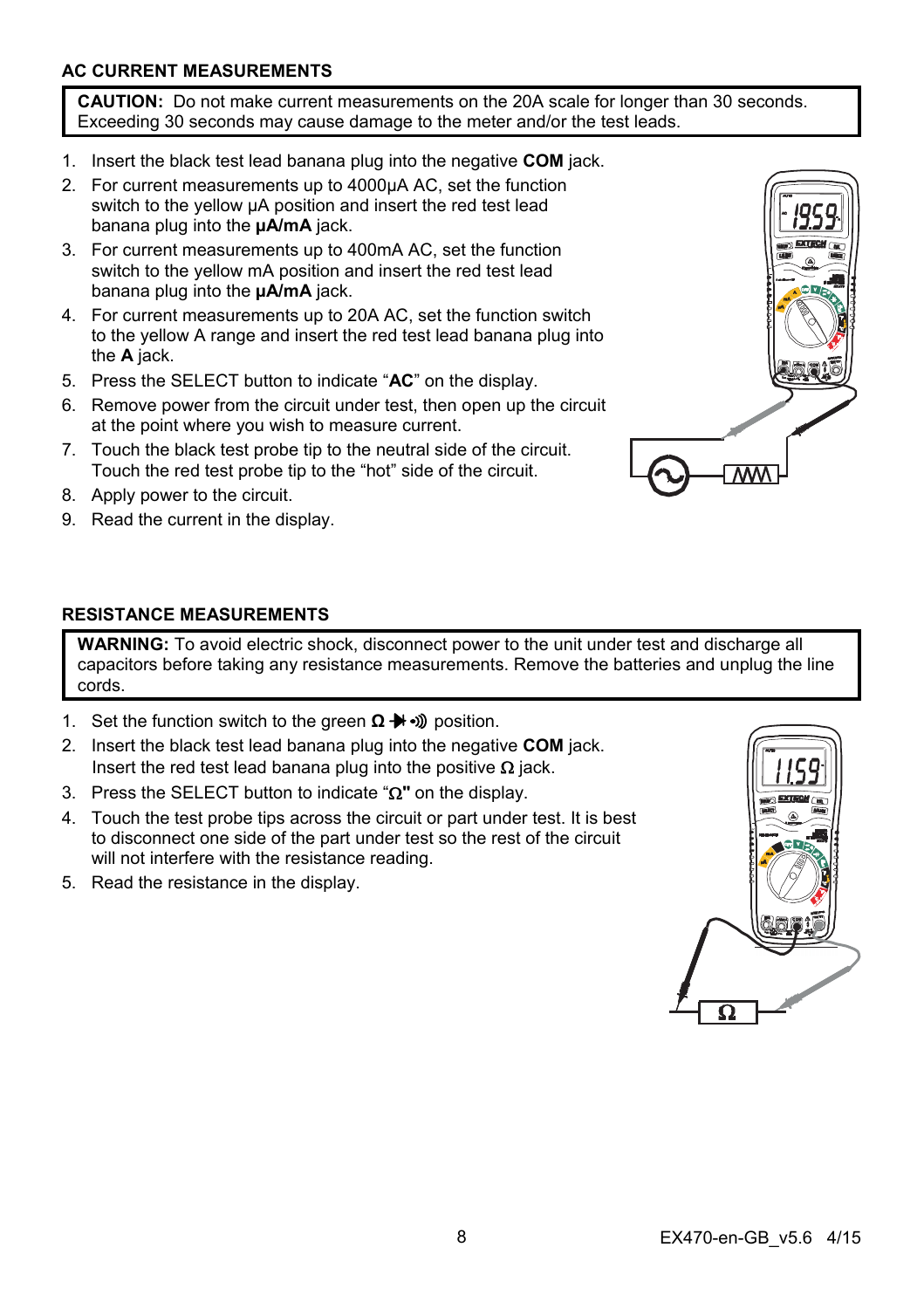## **CONTINUITY CHECK**

**WARNING:** To avoid electric shock, never measure continuity on circuits or wires that have voltage on them.

- 1. Set the function switch to the green **Ω** → <sup>1</sup> → 1) position.
- 2. Insert the black lead banana plug into the negative **COM** jack. Insert the red test lead banana plug into the positive  $\Omega$  jack.
- 3. Press the SELECT button to indicate" "and "**Ω"** on the display
- 4. Touch the test probe tips to the circuit or wire you wish to check.
- 5. If the resistance is less than approximately 150 $\Omega$ , the audible signal will sound. If the circuit is open, the display will indicate "**OL**".



#### **DIODE TEST**

- 1. Set the function switch to the green **Ω →** <sup>p</sup> position.
- 2. Insert the black test lead banana plug into the negative **COM** jack and the red test lead banana plug into the positive **V** jack.
- 3. Press the SELECT button to indicate  $\rightarrow$  and **V** on the display.
- 4. Touch the test probes to the diode under test. Forward voltage will typically indicate 0.400 to 0.700V. Reverse voltage will indicate "**OL**". Shorted devices will indicate near 0V and an open device will indicate "**OL**" in both polarities.

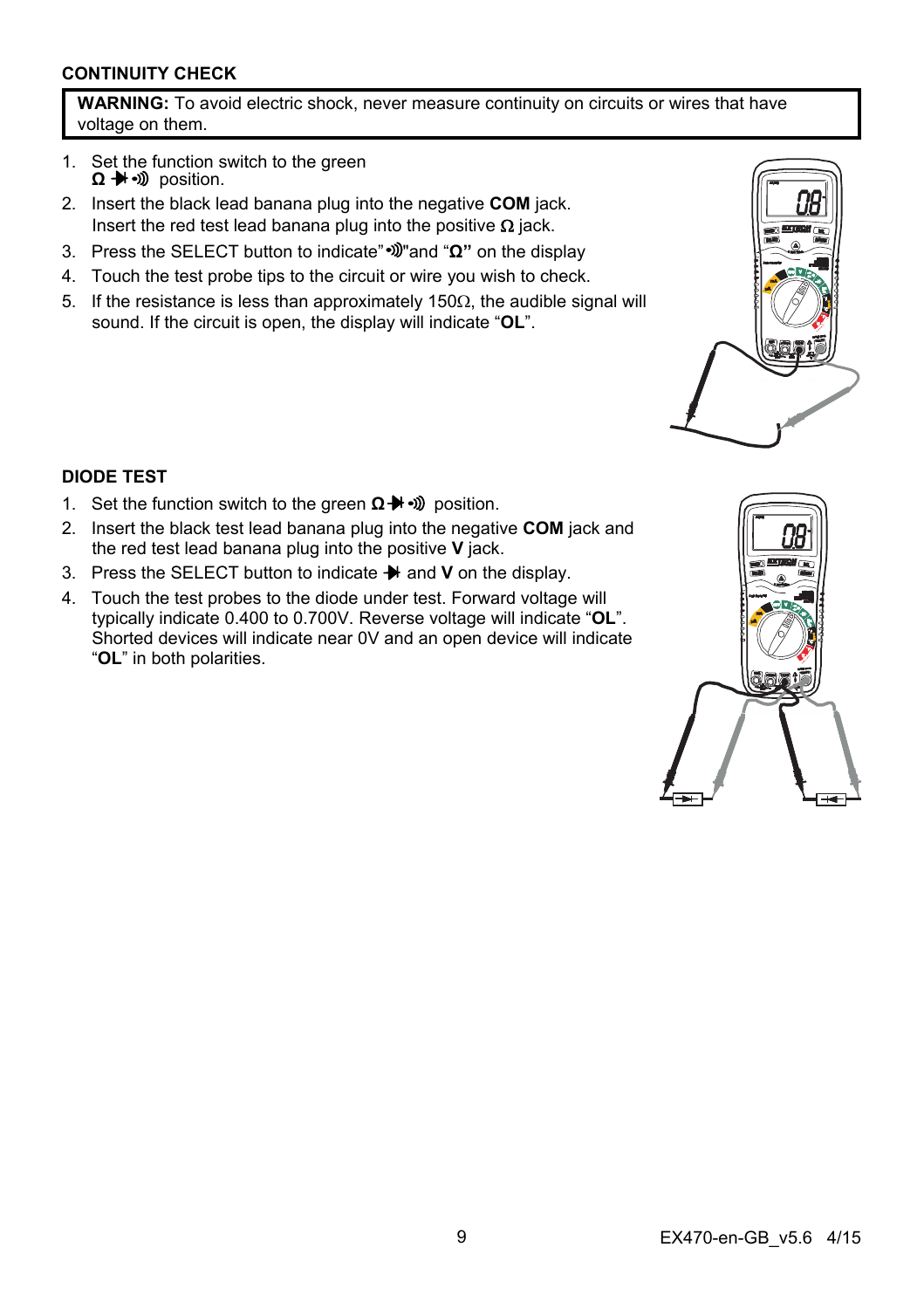# **CONTACT TEMPERATURE MEASUREMENTS**

- 1. Set the function switch to the black Type K °C or °F position.
- 2. Insert the Temperature Probe into the input jacks, making sure to observe the correct polarity.
- 3. Touch the Temperature Probe head to the part whose temperature you wish to measure. Keep the probe touching the part under test until the reading stabilizes (about 30 seconds).
- 4. Read the temperature in the display.
- **Note:** The temperature probe is fitted with a type K mini connector. A mini connector to banana connector adaptor is supplied for connection to the input banana jacks.

#### **NON-CONTACT TEMPERATURE MEASUREMENTS**

- 1. Set the function switch to the red IR Non-Contact ºC or ºF position.
- 2. Point the meter at the surface to be measured.
- 3. If needed, press the red IR Laser Pointer button to locate the exact spot being measured.
- 4. The area of the surface to be measured must be larger than the spot size as determined by the distance to spot size specification.
- 5. Read the temperature in the display.



# **Distance to Object**

**WARNING: Do not directly view or direct the laser pointer at an eye.** Low power visible lasers do not normally present a hazard, but may present some potential for hazard if viewed directly for extended periods of time.

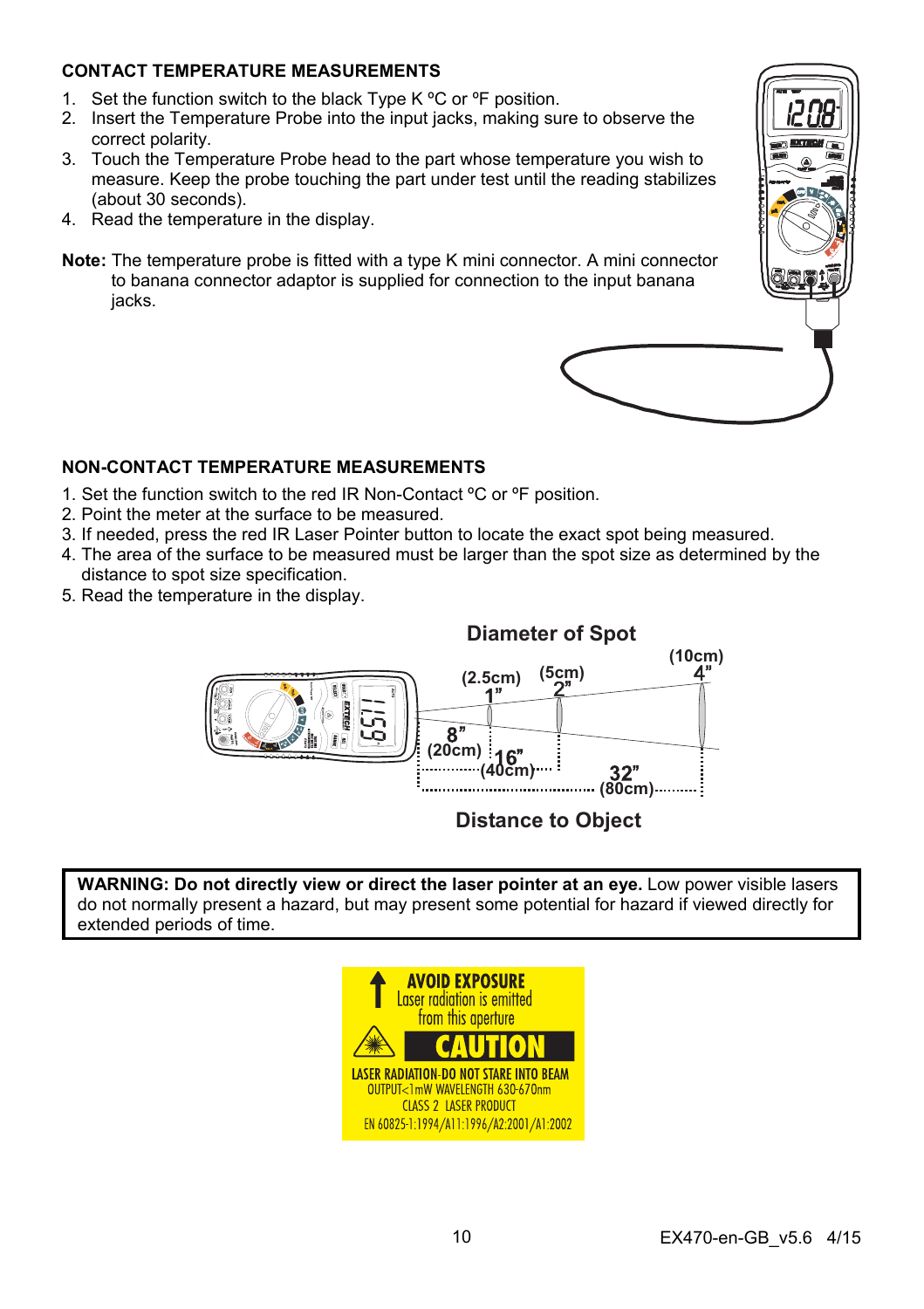## **CAPACITANCE MEASUREMENTS**

**WARNING:** To avoid electric shock, disconnect power to the unit under test and discharge all capacitors before taking any capacitance measurements. Remove the batteries and unplug the line cords.

- 1. Set the rotary function switch to the green  $H$  position.
- 2. Insert the black test lead banana plug into the negative (COM) jack. Insert the red test lead banana plug into the positive  $\overrightarrow{a}$  iack.
- 3. Touch the test leads to the capacitor to be tested.  $-$ H
- 4. Read the capacitance value in the display

# **FREQUENCY MEASUREMENTS**

- 1. Set the rotary function switch to the green "Hz" position.
- 2. Insert the black lead banana plug into the negative COM jack and the red test lead banana plug into the positive Hz jack.
- 3. Touch the test probe tips to the circuit under test.
- 4. Read the frequency on the display.

# **% DUTY CYCLE**

- 1. Set the rotary function switch to the "Hz" position.
- 2. Insert the black lead banana plug into the negative COM jack and the red test lead banana plug into the positive Hz jack.
- 3. Press the SELECT key momentarily to select "**%"** in the display.
- 4. Touch the test probe tips to the circuit under test.
- 5. Read the % duty cycle on the display.

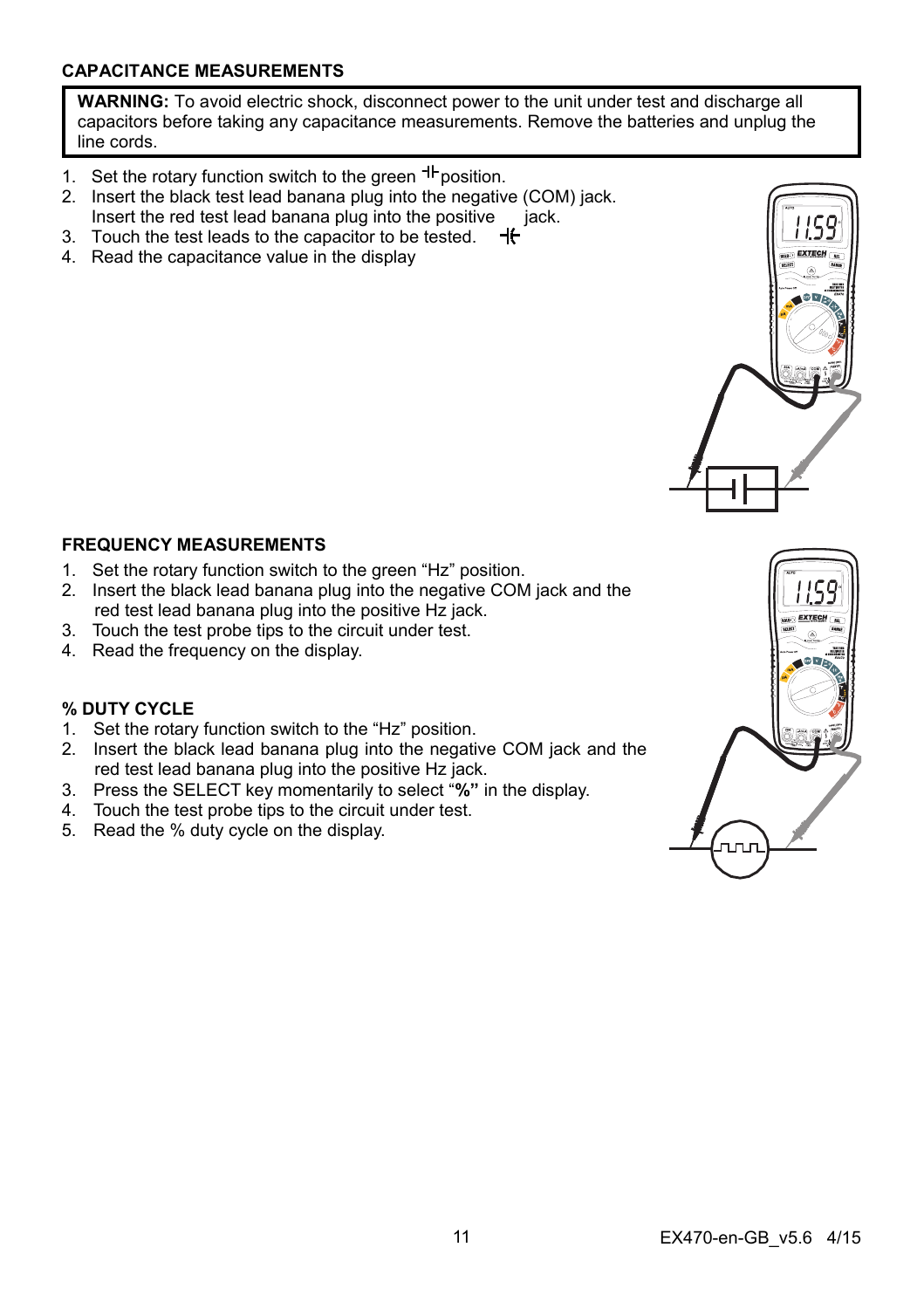### **AUTORANGING/MANUAL RANGE SELECTION**

When the meter is first turned on, it automatically goes into AutoRanging. This automatically selects the best range for the measurements being made and is generally the best mode for most measurements. For measurement situations requiring that a range be manually selected, perform the following:

- 1. Press the RANGE key. The "**AUTO"** display indicator will turn off.
- 2. Press the RANGE key to step through the available ranges until you select the range you want.
- 3. To exit the Manual Ranging mode and return to AutoRanging, press and hold the RANGE key for 2 seconds.

**Note:** Manual ranging does not apply for the Capacitance, Frequency and Temperature functions.

#### **RELATIVE MODE**

The relative measurement feature allows you to make measurements relative to a stored reference value. A reference voltage, current, etc. can be stored and measurements made in comparison to that value. The displayed value is the difference between the reference value and the measured value.

- 1. Perform the measurement as described in the operating instructions.
- 2. Press the REL button to store the reading in the display and the "REL" indicator will appear on the display.
- 3. The display will now indicate the difference between the stored value and the measured value.
- 4. Press the REL button to exit the relative mode.

**Note:** The Relative function does not operate in the Frequency function.

#### **DISPLAY BACKLIGHT**

Press and hold the HOLD key for >1 second to turn on or off the display backlight function.

#### **Note: The HOLD feature will activate when the Backlight is turned on. Press the HOLD key again to exit Hold**.

#### **HOLD**

The hold function freezes the reading in the display. Press the HOLD key momentarily to activate or to exit the HOLD function.

#### **AUTO POWER OFF**

The auto off feature will turn the meter off after 15 minutes.

#### **LOW BATTERY INDICATION**

The  $\blacksquare$  icon will appear in the lower left conner of the display when the battery voltage becomes low. Replace the battery when this appears.

## **WRONG CONNECTION INDICATION**

The  $\mathbb{R}$  icon will appear in the upper right conner of the display and the buzzer will sound whenever the positive test lead is inserted into the 20A or uA/mA input jack and a non-current (green, black or red) function is selected. If this occurs, turn the meter off and reinsert the test lead into the proper input jack for the function selected.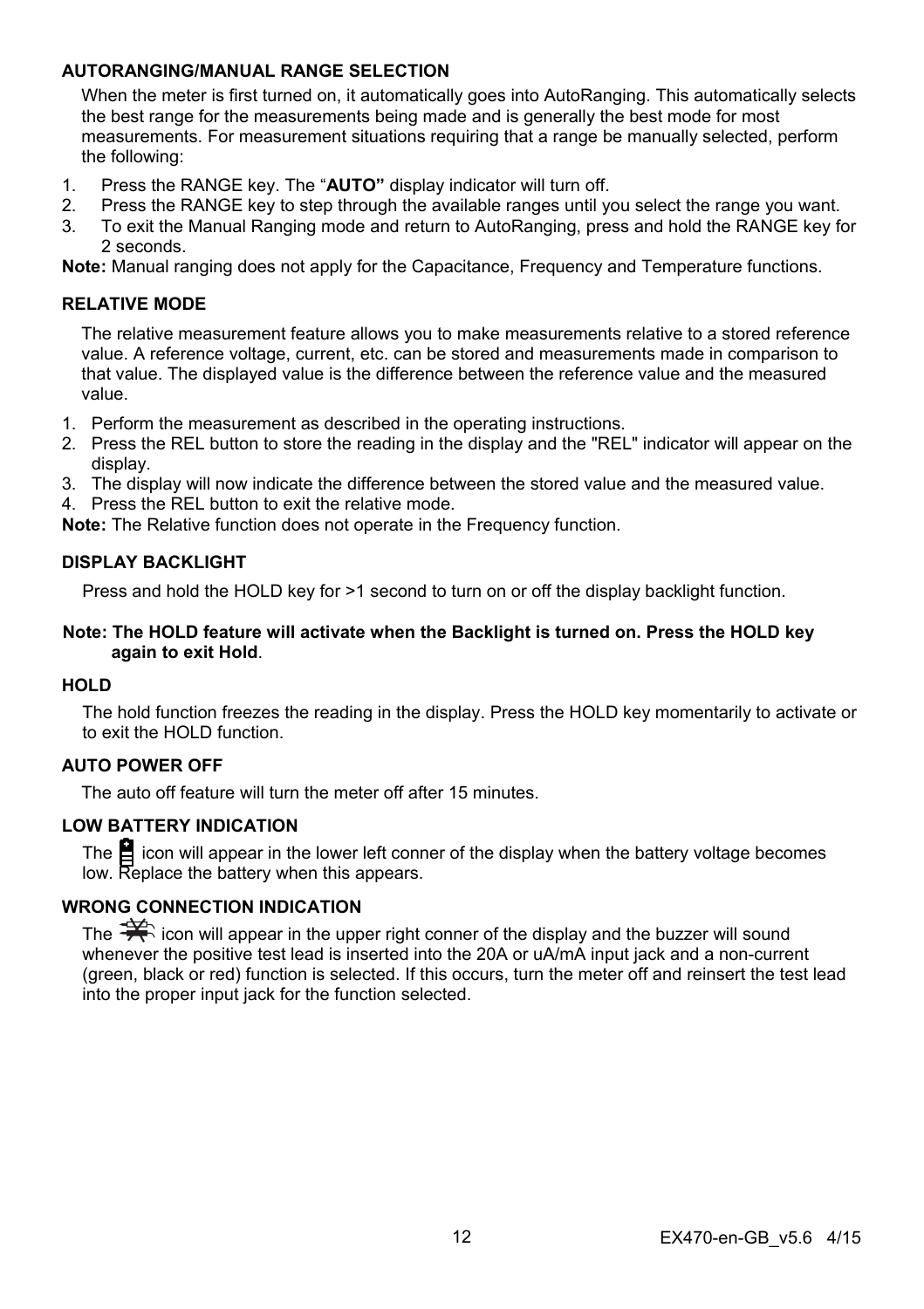# *Specifications*

| Function          | Range              | Resolution          | Accuracy                                                                 |                                     |  |  |
|-------------------|--------------------|---------------------|--------------------------------------------------------------------------|-------------------------------------|--|--|
| DC Voltage        | 400mV              | 0.1 <sub>m</sub>    | $\pm$ (0.3% reading + 2 digits)                                          |                                     |  |  |
|                   | 4V                 | 0.001V              |                                                                          |                                     |  |  |
|                   | 40V                | 0.01V               | $\pm$ (0.5% reading + 2 digits)                                          |                                     |  |  |
|                   | 400V               | 0.1V                |                                                                          |                                     |  |  |
|                   | 1000V              | 1V                  | $\pm$ (0.8% reading + 3 digits)                                          |                                     |  |  |
| <b>AC Voltage</b> |                    |                     | 50 to 400Hz                                                              | 400Hz to 1kHz                       |  |  |
|                   | 400mV              | 0.1 <sub>m</sub>    | $\pm$ (1.5% reading + 15<br>digits)                                      | $\pm$ (2.5% reading + 15 digits)    |  |  |
|                   | 4V                 | 0.001V              |                                                                          |                                     |  |  |
|                   | 40V                | 0.01V               | $\pm$ (1.5% reading + 6<br>digits)                                       | $\pm$ (2.5% reading + 8 digits)     |  |  |
|                   | 400V               | 0.1V                |                                                                          |                                     |  |  |
|                   | 750V               | 1V                  | $\pm$ (1.8% reading + 6<br>digits)                                       | $\pm$ (3% reading + 8 digits)       |  |  |
| DC Current        | 400μA              | $0.1\muA$           |                                                                          |                                     |  |  |
|                   | 4000μA             | $1\mu$ A            |                                                                          |                                     |  |  |
|                   | 40mA               | 0.01mA              | $\pm$ (1.5% reading + 3 digits)                                          |                                     |  |  |
|                   | 400mA              | 0.1 <sub>m</sub> A  |                                                                          |                                     |  |  |
|                   | 4A                 | 0.001A              |                                                                          |                                     |  |  |
|                   | 20A                | 0.01A               | $\pm$ (2.5% reading + 5 digits)                                          |                                     |  |  |
| <b>AC Current</b> |                    |                     | 50 to 400Hz                                                              | 400Hz to 1KHz                       |  |  |
|                   | 400μΑ              | $0.1\mu A$          |                                                                          |                                     |  |  |
|                   | 4000μA             | 1uA                 | $\pm$ (1.8% reading + 8                                                  | $\pm$ (3.0% reading + 7 digits)     |  |  |
|                   | 40 <sub>m</sub> A  | 0.01 <sub>m</sub> A | digits)                                                                  |                                     |  |  |
|                   | 400mA              | 0.1 <sub>m</sub> A  |                                                                          |                                     |  |  |
|                   | 4A                 | 0.001A              | $\pm$ (3.0% reading + 8                                                  | $\pm$ (3.5% reading + 10<br>digits) |  |  |
|                   | 20A                | 0.01A               | digits)                                                                  |                                     |  |  |
| Resistance        | $400\Omega$        | 0.1 $\Omega$        | $\pm$ (0.8% reading + 4 digits)                                          |                                     |  |  |
|                   | 4kΩ                | $0.001k\Omega$      | $\pm$ (0.8% reading + 2 digits)                                          |                                     |  |  |
|                   | $40k\Omega$        | $0.01k\Omega$       |                                                                          |                                     |  |  |
|                   | $400k\Omega$       | $0.1k\Omega$        | $\pm$ (1.0% reading + 2 digits)                                          |                                     |  |  |
|                   | $4M\Omega$         | $0.001M\Omega$      |                                                                          |                                     |  |  |
|                   | $40M\Omega$        | $0.01M\Omega$       | $\pm$ (3.0% reading + 5 digits)                                          |                                     |  |  |
| Capacitance       | 40nF               | 0.01nF              |                                                                          | $\pm$ (5.0% reading + 7 digits)     |  |  |
|                   | 400nF              | 0.1nF               | $\pm$ (3.0% reading + 5 digits)                                          |                                     |  |  |
|                   | 4uF                | $0.001 \mu F$       |                                                                          |                                     |  |  |
|                   | $40\mu F$          | $0.01 \mu F$        | $\pm$ (3.5% reading + 5 digits)                                          |                                     |  |  |
|                   | 100 <sub>u</sub> F | $0.1 \mu F$         | $\pm$ (5.0% reading + 5 digits)                                          |                                     |  |  |
| Temp              | -20 to 750°C       | 1°C                 |                                                                          | $\pm$ (3.0% reading + 3 digits)     |  |  |
| (type-K)          | -4 to 1382°F       | 1°F                 | (probe accuracy not included)                                            |                                     |  |  |
| Temp              | -50 to 270°C       | 1°C                 | $\pm 2.0\%$ reading or $\pm 2^{\circ}\text{C}$ , $\pm 4^{\circ}\text{F}$ |                                     |  |  |
| (IR)              | -58 to 518°F       | 1°F                 |                                                                          |                                     |  |  |

NOTE: Accuracy is stated at 18<sup>°</sup>C to 28<sup>°</sup>C (65<sup>°</sup>F to 83<sup>°</sup>F) and less than 75% RH.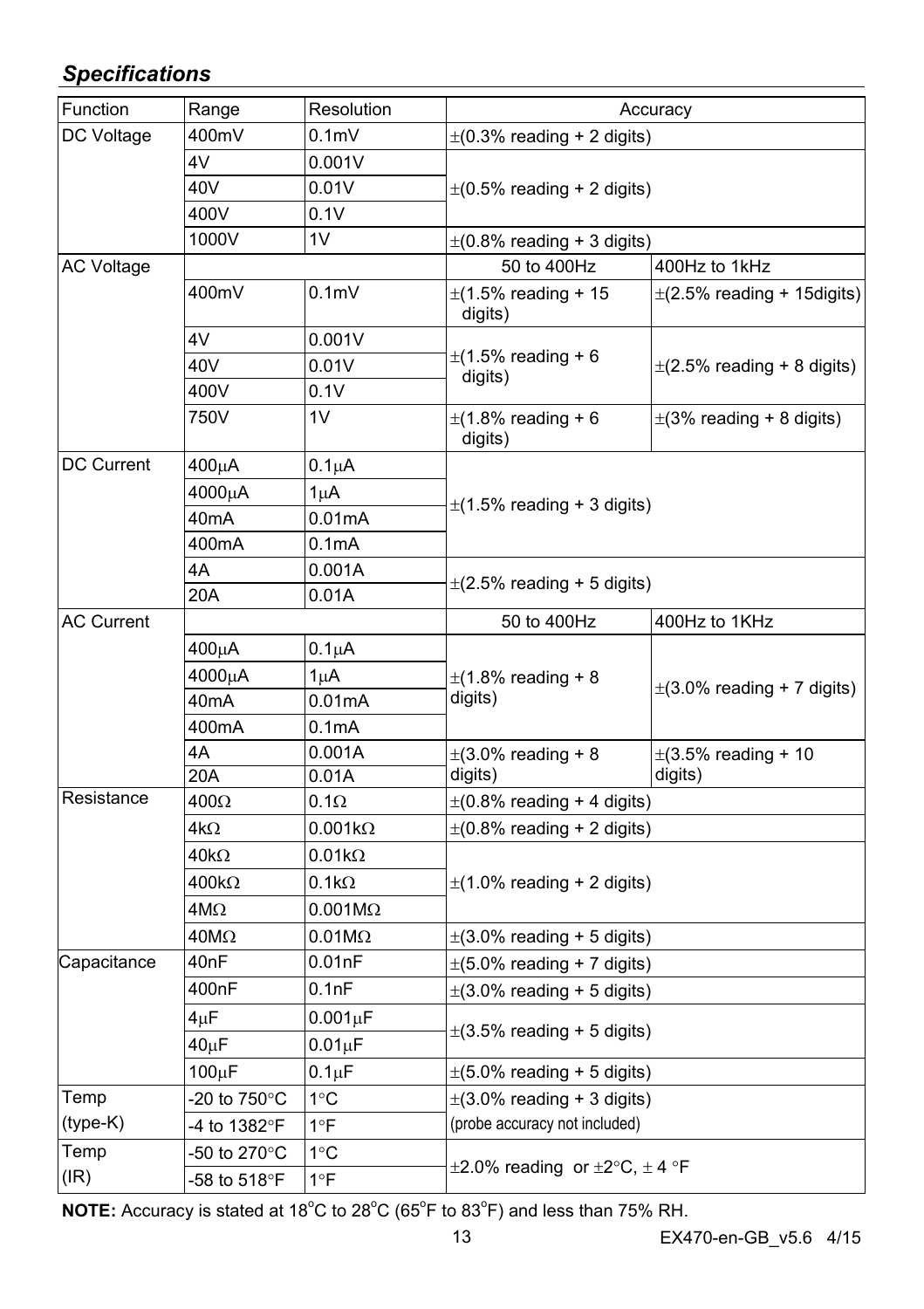| <b>Function</b>      | Range                                                                                                              | <b>Resolution</b>                                    |  | Accuracy                        |  |
|----------------------|--------------------------------------------------------------------------------------------------------------------|------------------------------------------------------|--|---------------------------------|--|
| 5.000Hz<br>Frequency |                                                                                                                    | $0.001$ Hz                                           |  | $\pm$ (1.5% reading + 5 digits) |  |
|                      | 50.00Hz                                                                                                            | $0.01$ Hz                                            |  |                                 |  |
|                      | 500.0Hz                                                                                                            | $0.1$ Hz                                             |  |                                 |  |
|                      | 5.000kHz                                                                                                           | 0.001kHz                                             |  | $\pm$ (1.2% reading + 2 digits) |  |
|                      | 50.00kHz                                                                                                           | $0.01$ kHz                                           |  |                                 |  |
|                      | 500.0kHz<br>$0.1$ kHz                                                                                              |                                                      |  |                                 |  |
|                      | 5.000MHz                                                                                                           | 0.001MHz                                             |  |                                 |  |
|                      | 10.00MHz                                                                                                           | $0.01$ MHz                                           |  | $\pm$ (1.5% reading + 4 digits) |  |
|                      | Sensitivity: 0.8V rms min. @ 20% to 80% duty cycle and <100kHz; 5Vrms min @ 20% to 80% duty cycle and ><br>100kHz. |                                                      |  |                                 |  |
| Duty Cycle           | 0.1 to 99.9%                                                                                                       | 0.1%                                                 |  | $\pm$ (1.2% reading + 2 digits) |  |
|                      |                                                                                                                    | Pulse width: 100ps - 100ms, Frequency: 5Hz to 150kHz |  |                                 |  |

**Note:** Accuracy specifications consist of two elements:

(% reading) – This is the accuracy of the measurement circuit.

 $\bullet$  (+ digits) – This is the accuracy of the analog to digital converter.

| <b>Diode Test</b>             | Test current of 0.3mA maximum, open circuit voltage 1.5V DC typical                                                           |
|-------------------------------|-------------------------------------------------------------------------------------------------------------------------------|
| <b>Continuity Check</b>       | Audible signal will sound if the resistance is less than $150\Omega$ (approx.), test<br>current < 0.7mA                       |
| <b>Temperature Sensor</b>     | Requires type K thermocouple                                                                                                  |
| <b>IR Spectral response</b>   | $6$ to $16 \mu m$                                                                                                             |
| <b>IR Emissivity</b>          | $0.95$ fixed                                                                                                                  |
| <b>IR distance ratio</b>      | 8:1                                                                                                                           |
| Input Impedance               | $>7.5M\Omega$ (VDC & VAC)                                                                                                     |
| <b>AC Response</b>            | True rms                                                                                                                      |
| <b>ACV Bandwidth</b>          | 50Hz to 1kHz                                                                                                                  |
| <b>Crest Factor</b>           | $\leq$ 3:1 at full scale & $\leq$ 6:1 at half scale                                                                           |
| <b>Display</b>                | 4000 count backlit liquid crystal                                                                                             |
| Overrange indication          | "OL" is displayed                                                                                                             |
| <b>Auto Power Off</b>         | 15 minutes (approximately)                                                                                                    |
| Polarity                      | Automatic (no indication for positive); Minus (-) sign for negative                                                           |
| <b>Measurement Rate</b>       | 2 times per second, nominal                                                                                                   |
| <b>Low Battery Indication</b> | " is displayed if battery voltage drops below operating voltage                                                               |
| <b>Battery</b>                | One 9 volt (NEDA 1604) battery                                                                                                |
| <b>Fuses</b>                  | mA, µA ranges; 0.5A/250V fast blow                                                                                            |
|                               | A range: 20A/250V ceramic fast blow                                                                                           |
| <b>Operating Temperature</b>  | 5°C to 40°C (41°F to 104°F)                                                                                                   |
| <b>Storage Temperature</b>    | -20°C to 60°C (-4°F to 140°F)                                                                                                 |
| <b>Operating Humidity</b>     | Max 80% up to 31°C (87°F) decreasing linearly to 50% at 40°C (104°F)                                                          |
| <b>Storage Humidity</b>       | $< 80\%$                                                                                                                      |
| <b>Operating Altitude</b>     | 2000 meters (7000ft) maximum.                                                                                                 |
| Weight<br><b>Size</b>         | 342g (0.753lb) (includes holster).                                                                                            |
| <b>Safety</b>                 | 187 x 81 x 50mm (7.36" x 3.2" x 2.0") (includes holster)<br>For indoor use and in accordance with the requirements for double |
|                               | insulation to IEC1010-1 (2001): EN61010-1 (2001) Overvoltage Category                                                         |
|                               | III 600V and Category II 1000V, Pollution Degree 2.                                                                           |
| <b>Patent Notice</b>          | U.S. Patent 7056012                                                                                                           |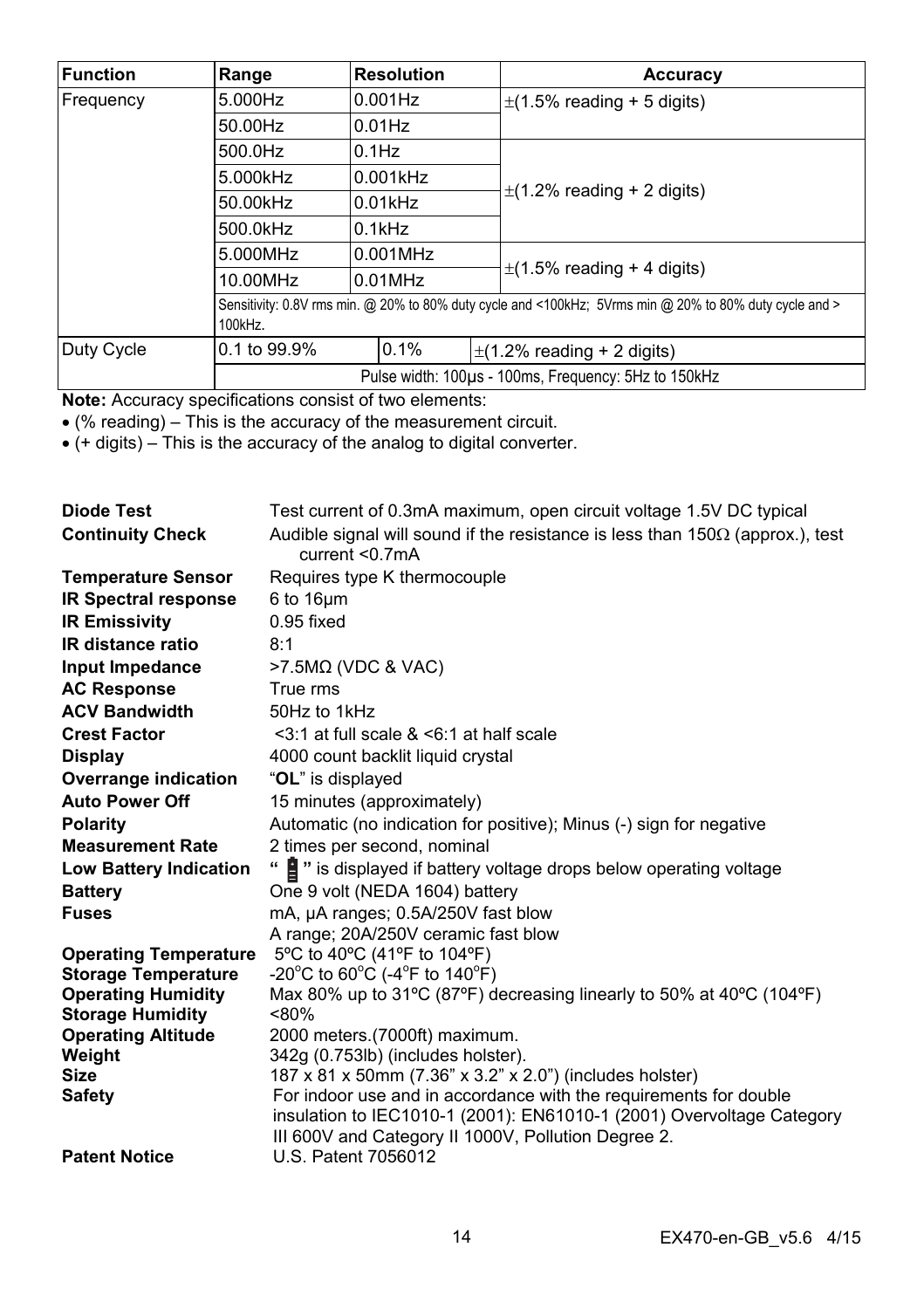# *Maintenance*

**WARNING:** To avoid electrical shock, disconnect the meter from any circuit, remove the test leads from the input terminals, and turn OFF the meter before opening the case. Do not operate the meter with an open case.

This MultiMeter is designed to provide years of dependable service, if the following care instructions are performed:

- 1. **KEEP THE METER DRY**. If it gets wet, wipe it off.
- 2. **USE AND STORE THE METER IN NORMAL TEMPERATURES.** Temperature extremes can shorten the life of the electronic parts and distort or melt plastic parts.
- 3. **HANDLE THE METER GENTLY AND CAREFULLY.** Dropping it can damage the electronic parts or the case.
- 4. **KEEP THE METER CLEAN.** Wipe the case occasionally with a damp cloth. DO NOT use chemicals, cleaning solvents, or detergents.
- 5. **USE ONLY FRESH BATTERIES OF THE RECOMMENDED SIZE AND TYPE.** Remove old or weak batteries so they do not leak and damage the unit.
- 6. **IF THE METER IS TO BE STORED FOR A LONG PERIOD OF TIME**, the batteries should be removed to prevent damage to the unit.

#### **Battery Replacement**

- 1. Remove the Phillips head screw that secures the rear battery door
- 2. Open the battery compartment
- 3. Replace the 9V battery
- 4. Secure the battery compartment



Never dispose of used batteries or rechargeable batteries in household waste. As consumers, users are legally required to take used batteries to appropriate collection sites, the retail store where the batteries were purchased, or wherever batteries are sold.

**Disposal:** Do not dispose of this instrument in household waste. The user is obligated to take end-oflife devices to a designated collection point for the disposal of electrical and electronic equipment.

#### **Other Battery Safety Reminders**

- o Never dispose of batteries in a fire. Batteries may explode or leak.
- o Never mix battery types. Always install new batteries of the same type.

**WARNING:** To avoid electric shock, do not operate the meter until the battery cover is in place and fastened securely.

**NOTE:**: If your meter does not work properly, check the fuses and batteries to make sure that they are still good and that they are properly inserted.